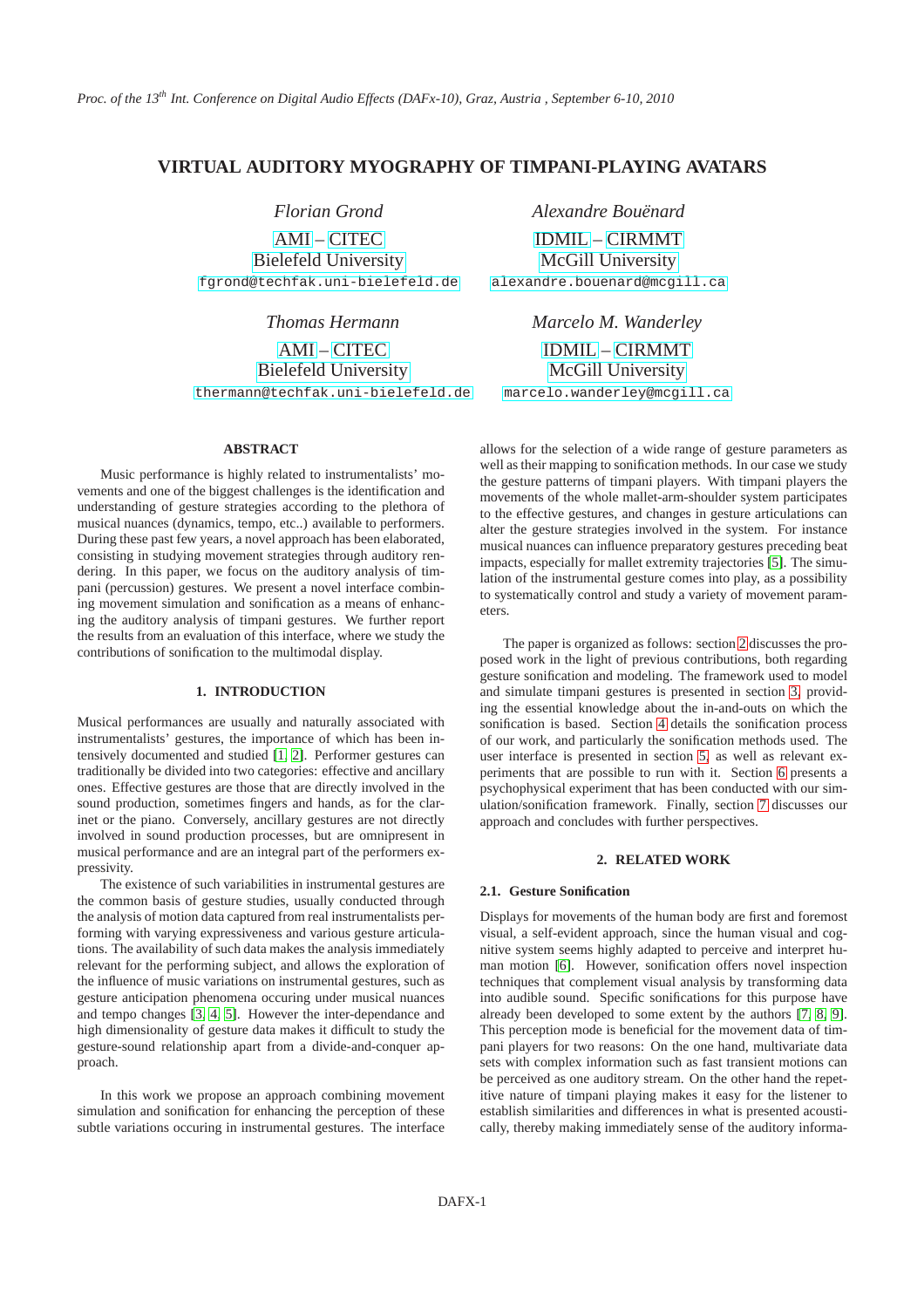tion channel. Sonifications in this field have so far only represented data that are directly related to the movement. However in simulations, there are additional interesting data-streams such as efforts for instance, which need to be displayed.

Simulated torques are such effort-related parameters, and can be understood as the turning force that moves the structure of the avatar, similarly to the force exerted through the muscles of the real performer onto its joints. This situates our work in a long tradition of sonification which is the auditory display of electromyography (EMG) data. Early descriptions, can be found in 1958 [\[10\]](#page-6-10) where different conditions can be clearly distinguished acoustically. Recent research has been conducted in [\[11\]](#page-6-11) where modern sonification methods are employed and the effect of the interactive nature of EMG sonification has been studied. In this paper we introduce sonification of torques from movement simulations and demonstrate on a selected example how they can be integrated as interesting dynamic features in an acoustic display.

More specifically, torques have already been used in [\[12\]](#page-6-12) as a sonification parameter, considering the avatar motion into a lowdimensional PCA-space and using torques at the global level of the human body. Our sonification work differently uses torques at the joint level and makes no dimension-reduction hypothesis of the avatar motion, thereby allowing the sonification of the motion of each individual joint and to perceive its contribution to the global motion. Additionally, we use *SuperCollider* as sound synthesis engine which allows for a more flexible sound design compared to the MIDI controled synthesis.

With respect to multimodal perception, interesting work can be found in [\[13\]](#page-6-13) which shows that sound dominates the temporal perception and visualization dominates the spatial perception. The potential of sound to alter visual perception is demonstrated in [\[14,](#page-6-14) [15\]](#page-6-15).

Despite all these initial contributions to gesture sonification and established results from perceptional psychology, audio-visual displays of complex and specific movements such as the avatar in our case have not been evaluated so far. This is why we decided to perform a psychophysical experiment to investigate the effect of sonification in a discrimination task.

#### **2.2. Gesture Modeling**

The modeling of instrumental gestures has often been under attention in computer music, mostly as a means of understanding the relationship between actions applied to music instruments and the resulting sounds. Based on models emulating real-world gesture mechanisms, another important benefit of such a modeling/synthesis approach is the interest to submit novel gesture parameters to sound rendering processes. Modeling gesture parameters can be more-or-less bounded to the gesture-sound interaction process. Strongly related to the interaction phase is the modeling for instance of contact [\[16\]](#page-6-16) or attack [\[17\]](#page-6-17) parameters. Other contributions aim at modeling complete instrumental gestures, including preparatory phases in addition to the interaction process. Early works have involved for instance MIDI-driven [\[18\]](#page-6-18) or physicallysimulated gestures [\[19\]](#page-6-19). More recent attempts include such modeling/synthesis approach using pre-recorded motion data combined with optimized dynamic systems [\[20\]](#page-6-20), or statistical gesture models [\[21,](#page-7-0) [22\]](#page-7-1).

Another promising approach is to combine real body motion

data alongside with the simulation of physics laws, thereby maintaining the sensorimotor realism of synthesized gestures with regards to the performing task, as well as the responsive behavior of gestural actions towards the surrounding environment [\[23\]](#page-7-2). This has been successfully applied in the particular case of the modeling and simulation of percussion gestures to control sound synthesis processes [\[24\]](#page-7-3). Such an approach can also have benefits for the sonification process, as it provides not only kinematic clues about timpani gestures – such as position, velocity and acceleration – but also physical ones like forces and torques that can be related to effort parameters during simulated performances. Such a gesture model can therefore propose gesture parameters not easily available in motion capture settings, and also expand the reality in the virtual domain for creating novel instrumental situations.

### **3. GESTURE MODELING AND SENSORIMOTOR CONTROL**

<span id="page-1-0"></span>This section presents the framework used to model and simulate timpani gestures. This work is based on the sensorimotor model detailed in [\[23\]](#page-7-2). Here we only present the essential information about the model to help the reader to understand its underlying mechanisms, *i.e.* how pre-recorded real motion data used in conjunction with our model can be useful to recover estimated physical features about the original motion. We furthermore highlight the interest of such models for sonification purposes.

#### **3.1. Modeling and Control**

Figure [1](#page-2-0) gives a summary of the data streams involved in the gesture model, first by invoking a physics model parameterized by anthropometric and biomechanical parameters coming from real motion data. A second step is to control the model through a sensorimotor control strategy based on the percussion gesture trace: mallet extremity trajectories.

The gesture model is represented by a skeleton  $T$  composed of a set of rigid bodies. The skeleton can cope both with static and dynamic parameters, cf. equation [\(1\)](#page-1-1). Static parameters include parameters related to the human anthropometry, such as limbs' mass  $m_i$ , density  $\rho_i$ , inertia tensor  $I_i$ . Dynamic parameters can also be taken into account, such as the way skeleton limbs are articulated with each other. This involves especially how biomechanical parameters of joints like stiffness  $k_s^j$  and damping  $k_d^j$  model tension/relaxation properties of human joints.

<span id="page-1-2"></span>
$$
\mathbf{T} = [\{m_i, \rho_i, I_i\}_{i \in [1...N]}, \{k_s^j, k_d^j\}_{j \in [1...M]}]
$$
(1)

$$
F_P = m.\Gamma_P \tag{2}
$$

$$
\tau_P = I_P.\dot{\Omega} + \Omega.I_P.\Omega \tag{3}
$$

<span id="page-1-3"></span><span id="page-1-1"></span>Once the presented static/dynamic attributes of the gesture model are parameterized, a realistic simulation can be settled, setting the model in motion according to the laws of physics. The physics simulation processes at every time-step the linear acceleration  $\Gamma_P$ and angular velocity  $\Omega$  of each rigid body composing the gesture skeleton, cf. equations [\(2\)](#page-1-2) and [\(3\)](#page-1-3). This process consequently needs the knowledge of physical forces  $\mathbf{F}_P$  and torques  $\tau_P$  to be applied on the rigid bodies to put the gesture skeleton into motion.

The described gesture model has several advantages, (a) it takes the anthropomorphic and biomechanical properties of the human body into account, and (b) it allows the modeling of gesture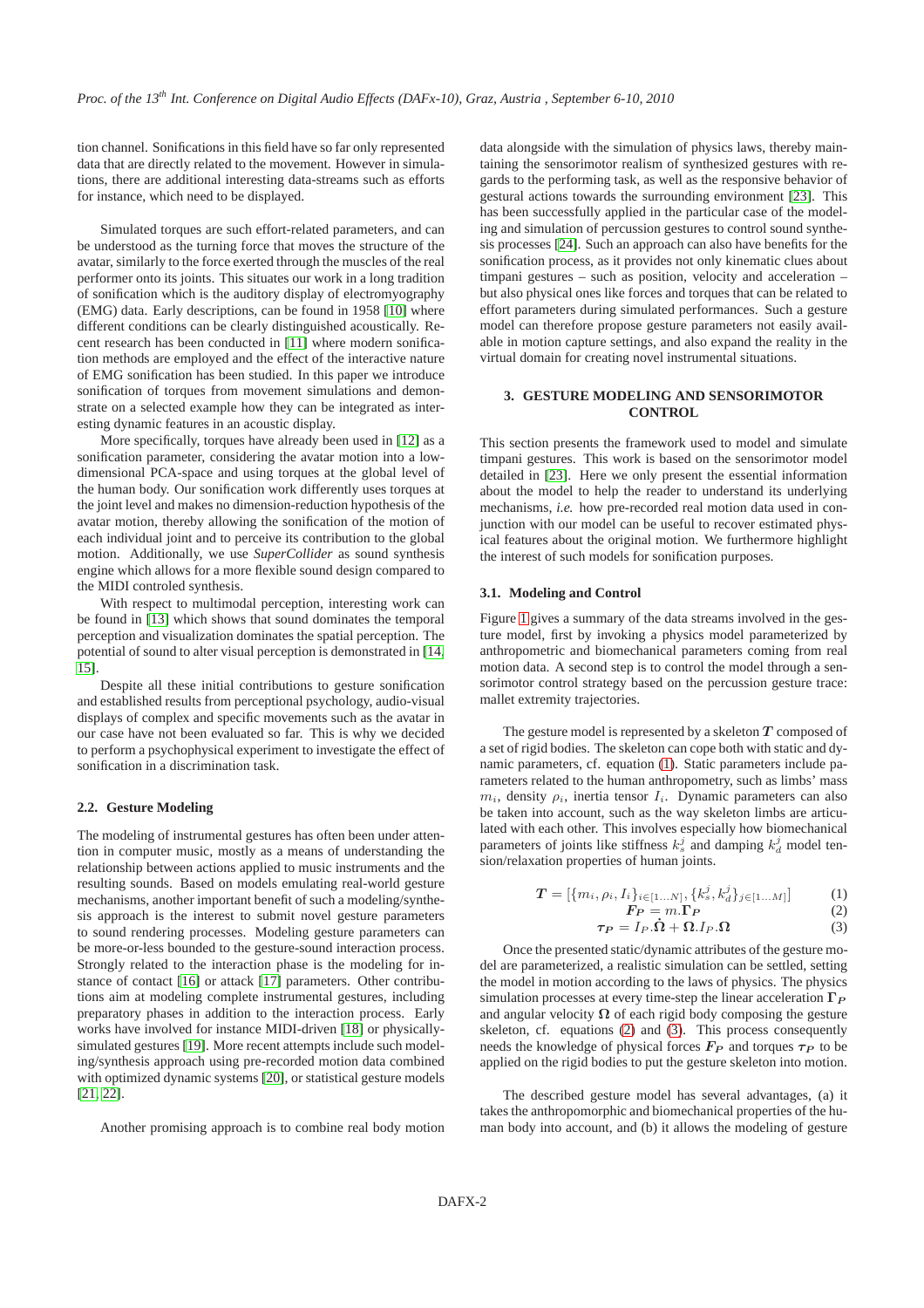<span id="page-2-0"></span>

Figure 1: Sensorimotor simulation of percussion gestures: motion capture data from real timpani performers are used to identify mallet extremity trajectories as well as biomechanical parameters, which are the inputs of physics-sensorimotor framewrok for simulating timpani gestures.

responsiveness to external disturbances. However, these advantages turn rapidly into diffculties when the question comes to determining this huge set of parameters, especially considering the complexity of the human body.

A method is of course to consider a simplified gesture model with regards to the number of limbs and joints' degrees of freedom, and to relate this limited set to anthropomorphic tables. In our case, the anthropometry arises from pre-recorded motion data, and we consider a system representing the upper-body augmented with timpani mallets totalling 11 rigid bodies articulated by 33 degrees of freedom, and specifically for each arm, 4 bodies (clavicle, upper arm, forearm, mallet) and 12 degrees of freedom (neck, shoulder, elbow, wrist).

Another difficulty resides in the processing of forces/torques to set the gesture model into motion, especially when noticing that no unique couple (forces, torques) exists at each simulation step-time, so that the gesture model can achieve the task. We propose a control strategy composed of a cascaded combination of two inverse processes that infer an estimation of the needed forces/torques based on real motion data.

$$
\begin{aligned} \Theta_C &= \mathcal{K}^{-1}(X_C) \\ \tau_C &= \mathcal{D}^{-1}(\Theta_C) \end{aligned} \tag{4}
$$

<span id="page-2-2"></span><span id="page-2-1"></span>The first inverse process  $K^{-1}$  infers joint angle trajectories  $\Theta_C$  (neck, shoulder, elbow, wrist) from pre-recorded trajectories of mallet extremity  $X_C$ , cf. equation [\(4\)](#page-2-1). The second inverse process  $\mathcal{D}^{-1}$  infers the torques  $\tau_C$  to apply on limbs (clavicle, upper arm, forearm and mallet) from the computed joint angle trajectories  $\Theta_C$ , cf. equation [\(5\)](#page-2-2). More details about the sensorimotor control scheme involving these inverse processes as well as algorithmic issues are available in [\[23\]](#page-7-2).

#### **3.2. Simulation Aspects for/in Sonification**

The sensorimotor control of the proposed gesture model enables the simulation of whole arm gestures from the specification of mallet extremity trajectories. As a result, the sensorimotor control and simulation of the gesture model provides kinematic motion parameters such as limbs positions and orientations (and their respective time derivatives), as well as physical motion parameters such as

<span id="page-2-3"></span>

Figure 2: (a) Recorded (black) and simulated (grey) vertical trajectories of mallet extremity, (b) simulated vertical trajectories of wrist, elbow and shoulder joints (respectively black, dark grey and light grey), (c) simulated curves of wrist transversal-torque, and (d) elbow flexion-torque. Sphere markers on each timeline represent time occurences of beat impacts.

estimated torques, as represented on Figure [2.](#page-2-3)

As an illustration of generated kinematic parameters, the prerecorded height trajectory of the mallet extremity given as an input to our gesture model is depicted in Figure [2\(](#page-2-3)a) (black line), in comparison to the simulated height trajectory (grey line). This shows an accurate tracking of the initial trajectory between the various beat impacts represented by the local extrema on the trajectories. Figure [2\(](#page-2-3)b) presents the simulated height trajectories of arm joints: wrist (black), elbow (dark grey) and shoulder (light grey). Typically, one can notice the entrainment of wrist and elbow heights compared to the height of the mallet extremity, while the shoulder height is somewhat constant.

As for physical parameters, Figures [2\(](#page-2-3)c) and [2\(](#page-2-3)d) show torque curves, respectively for the wrist (transversal component) and the elbow (flexion component). These two torque curves reveal two behaviors which differ from their macro/micro action on the motion control. On the one hand, the flexion component of the elbow torque curve, Figure [2\(](#page-2-3)d), shows a macro action in the sense that forearm movements show a sort of pendulum motion. During preparatory phases (between two beat impacts), this macro action is characterized by an increase of flexion torque during the first half for elevating the forearm, and a decrease during the second half since the weight of the forearm helps in gaining momentum in the view of the next beat impact. On the other hand, the transversal component of the wrist torque curve, Figure [2\(](#page-2-3)c), shows a micro action in the sense that wrist torques seem to act on motion control around beat impacts. Wrist torques indeed rapidly increase slightly before impacts, remain almost constant during impact time, and rapidly decrease slightly after impacts. This micro action could for instance be explained by the need of fine control interaction mechanisms during beat impacts.

Combining such kinematic (limbs position, orientation) as well as physical parameters (torques) can finally be of great interest since all of these parameters are not easily visually accessible. Particularly in the case of estimated torques, while such parameters could be involved in playing strategies and variations in gesture articulations, findind an auditory representation appears to be a much more relevant approach, than a visual representation that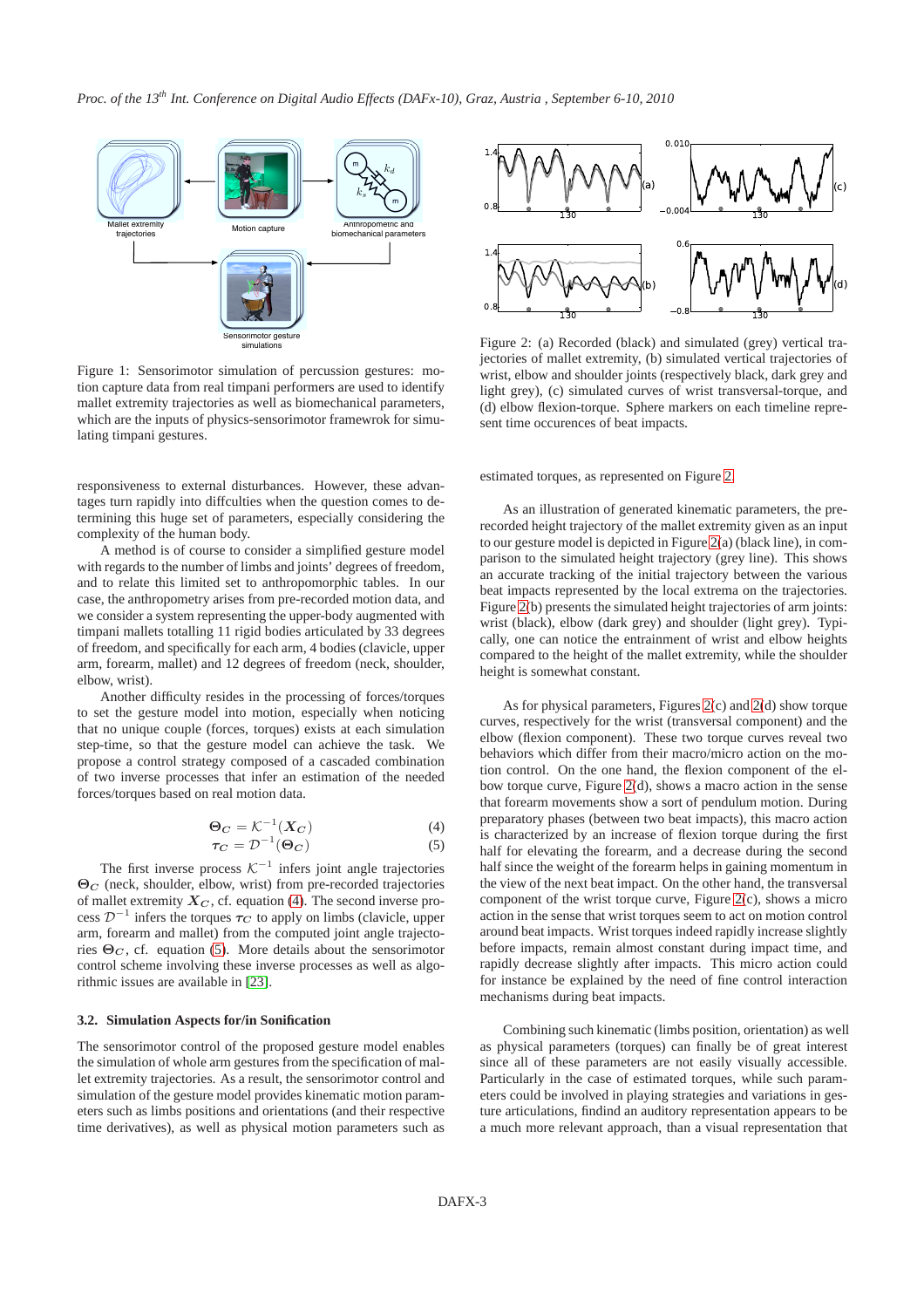<span id="page-3-1"></span>

Figure 3: Investigation on the effect of mallet mass on wrist torques – simulation of a single roll played legato, mallet height extremity trajectory (a), under a mass variation of the mallet (e). Simulated curves of wrist transversal-torque (b), flexion-torque (c) and twist-torque (d) with their up-down envelopes, as well as their respective ranges (f-g-h).

would probably just overload the visualization.

As an illustration, we investigated this point by studying the effect of physics parameters of a simulated timpani performance on the generated torques. We specifically investigated the effect of a variation of the mallet mass on the generated torques at the wrist level. Figure [3](#page-3-1) reflects this study in the case of a simulation of a single roll played legato, and especially shows wrist torque trajectories in relation with the mass variation. Figure [3\(](#page-3-1)a) represents the height of the mallet extremity during the single roll simulation, while Figure [3\(](#page-3-1)e) shows the piecewise increase/decrease of the mallet mass along the simulation, with a maximum mass factor of eight times the original mallet mass. Figures [3\(](#page-3-1)b-c-d) show respectively the corresponding torque trajectories at the wrist level (for each component transversal-flexion-twist) in response to the mallet mass variation, as well as with their up-down envelopes. The difference between up-down envelopes, *i.e.* torque ranges curves, are represented for each component in Figures [3\(](#page-3-1)f-g-h). Interestingly, these range trajectories reflect the torque increase for each component involved during the simulation as a means of counteracting the growing mass of the mallet. This same cause/effect relationship can also be seen during the decrease of the mallet mass, where torque ranges decrease progressively.

### **4. GESTURE SONIFICATION**

<span id="page-3-0"></span>The gesture sonification was designed by carefully mapping movements to sound parameters based on our earlier experience of movement sonifications [\[9\]](#page-6-9). We further decided to leave the control of some aspects of the sonification to the user. The guidelines of the

mapping design can be summarized as follows:

- 1. Sonification of the motion data: all moving joints, shoulder, elbow, wrist as well as the mallet should be included into the sonification. The various moving parts should be as good as possible distinguishable in the resulting sound stream so that one can perceive the different movement patterns as acoustically well articulated and distinct. The sonification should lead to an *auditory gestalt* that allows to add complementary information from the simulation.
- 2. Since the movement directions from the timpani player such as up-down, back-forth and left-right correspond to the base vectors of the coordinate system, the joint positions  $(x, y, z)$ and their velocities can be directly mapped to sound parameters. The up and down movement should be acoustically distinguishable.
- 3. The amplitude of the velocity of each joint component was normalized for each channel over different gesture articulations. This decision was made since we wanted to make sure that even minute movements from the shoulder would be loud enough in order to compare it with the strong amplitude variations on the wrist or mallet. Furthermore the normalization factor was the same for the left and the right part of each component, so that asymmetries in the movement could be detected in the sonification. The scaling was performed over all the different gesture articulations.
- 4. The torques of shoulder, elbow and wrist should be integrated into the sound stream. Since the torques are vectors whose orientation is of interest, they should be mapped to a sonification parameter that still allows to attribute the resulting sound to the same joint.
- 5. The sonification of the left and right sides of the avatar should be distributed to the stereo panorama, as this mapping allows for a natural separation and distinction of the alternating dynamics of the arm movement.
- 6. The user should have control over relevant sonification parameters. More specifically the user should be able to either explore only the sonification of the movement patterns or mix them together with the sonification of the torques.

In the implementation of these guidelines, we decided for a mix between additive and subtractive synthesis schemes. For the velocity of the components  $(x, y, z)$  of each joint a sound was generated with a base frequency and a set of 5 overtones, whose gain was decaying with reciprocal to its order,  $1/n$ . The set of overtones ensured that the sound of each joint did not disappear in the overall sound stream, and could still be perceived as a tone with a defined pitch. The base frequency of the tone was modulated by the corresponding component of the torque. The gain of this sound was controlled by the velocity of the joint component. Analogous to a whitening procedure the mapping of the normalized data was given by velocity $[0.0 \dots 0.4] \rightarrow$  gain  $[-60 \dots 0]$  dB, using a linear, clipped mapping function with the given range limits. The mixing between additive and subtractive synthesis was controlled by the sign of the correspondent velocity component.

The implementation in the *SuperCollider* [\[25\]](#page-7-4) sound synthesis program reads:

```
LinXFade2.ar(
   Klank.ar('[partials, gain, ring], noise, freq),
   Klang.ar('[partials, gain, phase], freq),
   mix, gain) * AmpCompA.kr(freq, freqmin);
);
```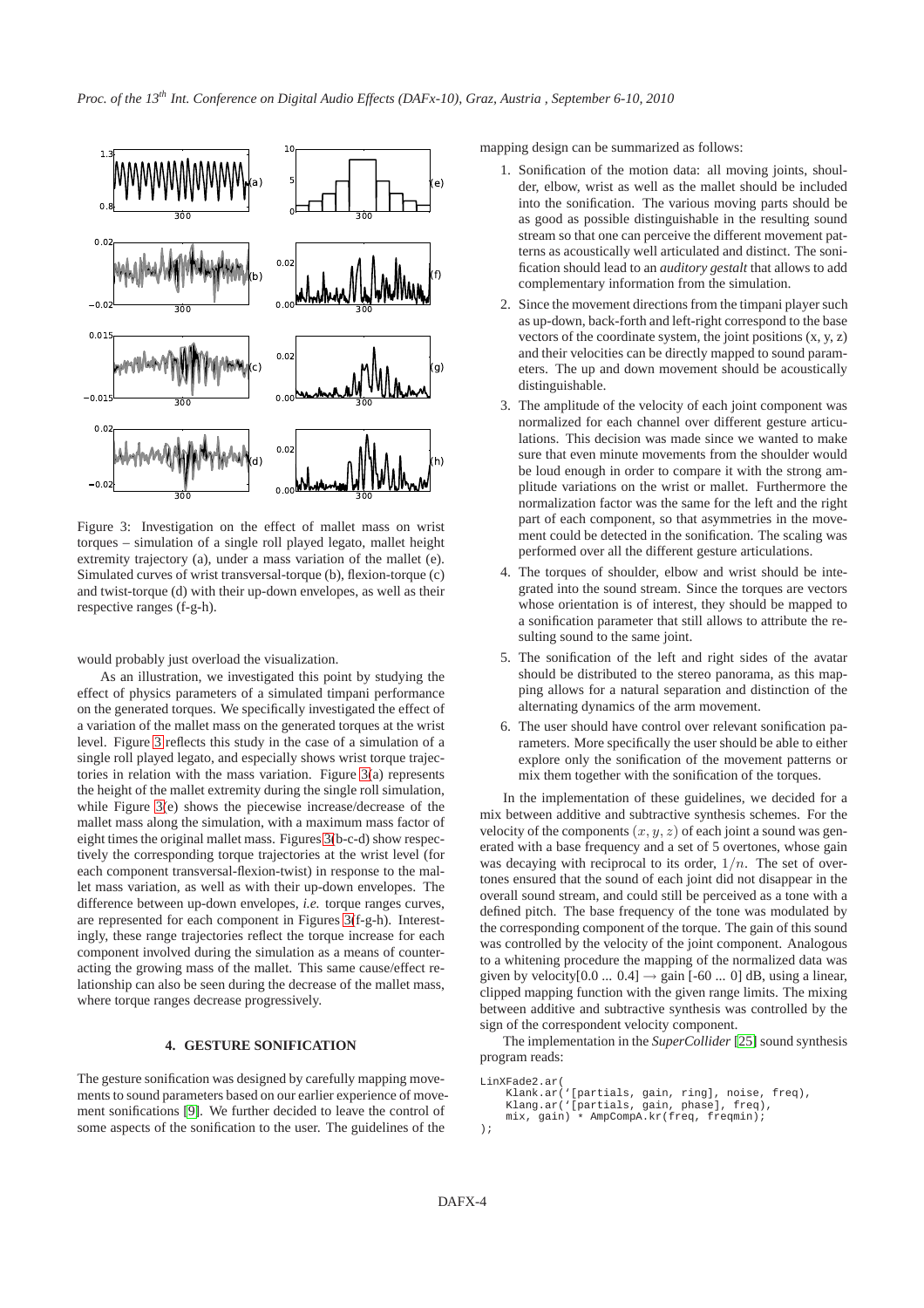Herein *LinXFade2* is a unit generator that fades between the two synthesis unit generators *Klank* for substractive synthesis and *Klang* for additive synthesis. The unit generator Klank implements an array of two pole resonant filter based on [\[26\]](#page-7-5) where the bandwidth is given as 60dB ring decay time.

The input signal for the subtractive synthesis *noise* is pink noise. The parameter *ring* is an array with the 60dB ring decay time for each filter partial. The parameter *mix* ranging from −1 to 1 was mapped to the torques, while *gain* corresponded to the component velocity, both with flexible scaling.

Additionally we added a basic psychoacoustic amplitude compensation as provided by SuperCollider with the Class *AmpCompA*, implementing an ANSI A-weighting curve. Here *freq* is the frequency for which the amplitude is compensated for and *freqmin* is the lowest frequency for which the compensation function applies.

We developed two frequency schemes that were mapped to the 12 components of the moving joints. The frequencies were linearly mapped on the pitch scale with equidistant intervalls between 3 octaves and 7 semitones covering a frequency range between 100 and 1200 Hz. In the first mapping we grouped the frequencies with respect to joints starting with the shoulder's  $x, y, z$  component for the 3 lowest frequencies the middle ones to elbow and arm-wrist ending up with the 3 highest assigned to the  $x, y, z$  component of the stick.

The second scheme grouped the frequencies according to the  $x, y, z$  directions of movement, by assigning the 4 lowest frequencies to all the x components of shoulder, elbow, arm-wrist and stick. The middle and highest 4 frequencies to the  $y$  and  $z$  component respectively.

#### **5. THE USER INTERFACE**

<span id="page-4-0"></span>For a better control of the sonification process we developed a minimal graphical user interface. In this interface a rendered video of the avatar was played back simultaneously with the sonification of the movement data, as depicted on Figure [4.](#page-4-2)

The sonification of each component for each joint can be switched on and off individually. For each joint all the 3 components can also be switched on simultaneously. The individual and grouped component for each joint can also be controlled for both sides of the timpani player, Figure [4\(](#page-4-2)a). The amount of mixing between additive and subtractive synthesis can also be adjusted by a slider (bottom part of Figure [4\(](#page-4-2)a)).

Figure [4\(](#page-4-2)b) further shows that the playback range of the data could be set as well as the playback speed. A play button starts and stops the sonification. A second button next to it allows to change the scaling of the data from individual to global maxima. Additionally the two frequency mapping schemes can be selected through a toggle. In the background there is a fullscreen graphical display of the velocity of each component of the joint. Depending on what data is selected for sonification the corresponding part of the graphical display is highlighted.

Video examples of the application together with examples from the subsequently described user test can be found on the web: <http://tinyurl.com/2vo3k4w>

## **6. EVALUATION OF THE MULTIMODAL DISPLAY**

<span id="page-4-1"></span>While developing the application our assumption, that sonification together with a visual representation influences the perception

<span id="page-4-2"></span>

Figure 4: (a) The data selection interface together with (b) the visualization of the avatar.

of the avatars' movements was supported through working experience. After some time of learning how to read the visual representation of the avatar, different gesture articulations could be distinguished. Sonification however seemed to highlight immediately the differences in the movement patterns. We were interested to evaluate the impact of sonification on untrained users' capability to discern gesture articulations and therefore set up a psychophysical experiment.

As a null hypothesis, we assumed that the display contained no relevant information which would help the subjects to distinguish different gesture articulations. Hence deciding wether two gesture articulations were the same or different would correspond to a discrete random process. By testing this on each of the three stimulus cases  $- i.e.$  auditory, visual and audio-visual individually – we wanted to find out in which particular way sonification contributes to the perception of the avatar's movements in the multimodal display.

### **6.1. The Experiment**

The subjects were confronted with pairs of stimuli and were asked to rate if they perceived them as same or different. The stimuli consisted of 4 seconds of the the avatars movements, the starting point of which were slightly varied. Therefore the subjects could not base their decision on auditory or visual cues from the beginning or the end of the stimuli.

At the beginning of the experiment, the subjects were briefly instructed how to proceed by showing them one short excerpt of the kind of stimuli they would encounter. This instruction phase was kept short in order to avoid learning effects to set in. Further, the subjects were instructed that they would have to distinguish four different gesture articulations of the avatar: accent (A), legato (L), staccato (S), vertical accent (V).

The combination of all four gesture articulations gives 16 pairs, 4 of them with the same stimulus and 12 with different stimuli. In order to balance the ratio between same and different stimuli pairs we added the 4 pairs with the same stimulus a second time, giving a ratio of 12 different to 8 same stimuli pairs. For the sonification the second frequency scheme as described above was chosen. Playback speed was set to the original speed of the simulation. 12 tests subjects were recorded, 2 of them were female. The age ranged from 22 to 34 years. The three stimuli condition auditory, visual, and audio-visual were systematically varied. We therefore recorded two subjects for each of the 6 possible permutations of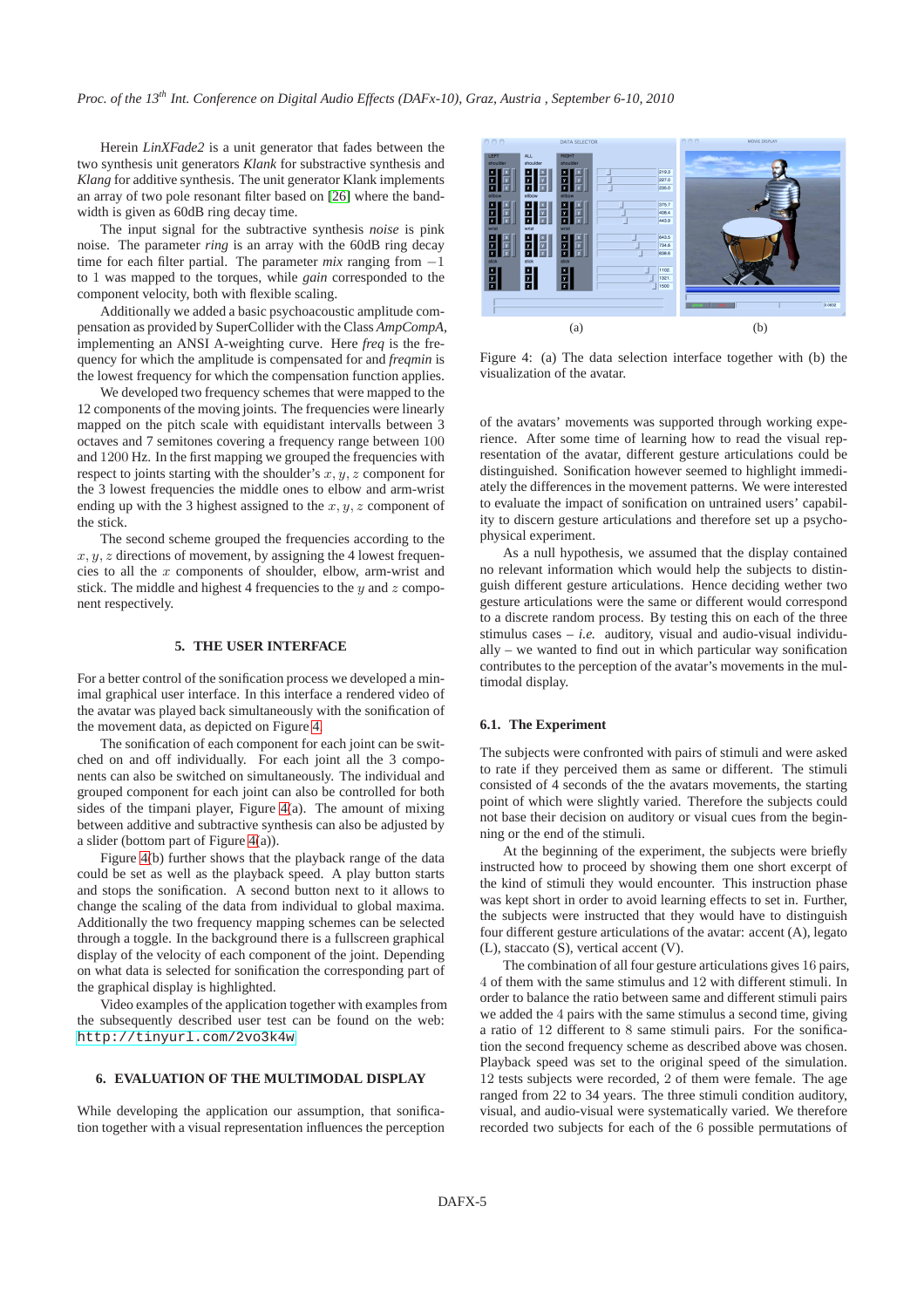the 3 stimuli pairs. The sequence of stimuli within one condition was randomized. The whole experiment lasted about 20 minutes for a single subject. The visualization of the avatar was presented from within the application on a flat screen and the display of the time-series and the data-selection interface was minimized, the sound was displayed via AKG K 272 HD headphones. After the experiment the subjects were asked if they play an instrument and how the different presentation forms helped them to accomplish the task.

### **6.2. Results**

The evaluation of the results from the experiment are compiled in Figure [5.](#page-5-0) The histograms show in the vertically axis a scalar value for similarity  $(0 - 1)$  which was the mean rating of all subjects for a given stimuli condition. The first four vertical bars represent the cases where the same stimuli in one pair were compared by the subjects. The fact that none of these four combinations were rated unanimously as same is due to the variation in the beginning of the playback as explained earlier. This phase-shift seems to noticeably influence the perception and gestalt formation of rhythmic structures. The following 12 pairs are those where the subjects were confronted with different stimuli. They are ordered such that the combination AL and its inverse LA are next to each other. The null hypothesis represents the horizontal line at 0.5, which is equivalent to random guessing. The other dashed horizontal lines represent the 95% confidence interval. It differs for the first four cases since they appeared twice as often in the stimuli. Hence the total numbers of samples  $n$  and therefore the probability of deviating from the null hypothesis differed.

In the case of the auditory-only display, we find that the 4 stimuli pairs with the same gesture articulations received high mean values for similarity. Most of the pairs with stimuli of different gesture articulations received small similarity values, except the first AL and LA (outside the confidence interval) and the last two (SV, VS). In fact, these two pairs contained gesture articulations, which are very similar to each other. The similarity rating for both was around random rating except for the case LA, which had a tendency to be wrongly rated as similar.

In the case of the visual-only display the subjects had apparently more difficulties to recognize the same gesture articulations. Also different gesture articulations were recognized with less confidence except for the combination SL. Interestingly when comparing with the auditory-only condition, combinations AL and LA made of visually similar movements became less similar although found with ratings close to random rating. However VS was significantly wrongly rated as similar.

In the case of audio-visual display, we see how the good recognition of the same gesture articulations from the auditory part was adopted. Also the discrimination of the very distinct gesture articulations was apparently easy. The similar gesture articulation pairs (AL, LA, SV, VS), however could not be distinguished adequately compared to auditory-only and visual-only conditions. They were even more wrongly rated as similar.

The feedback from the subjects was very diverse. Most mentioned that they found it easier to use the sonification for the discrimination task. Some mentioned that they would have preferred to practice before the actual experiment. Subjects also reported that it was difficult to follow two features in the visual display at the same time, such as the movement of shoulder and hand wrist. One subject explicitly reported that the unimodal auditory and vi-

<span id="page-5-0"></span>

Figure 5: Histograms of the rating from the pairwise stimuli for the three conditions auditory, visual and audio-visual.

sual stimuli, were easier for the given task. In the multimodal case this subject said it seemed to have overheard certain acoustic differences.

#### **6.3. Conclusions from the Experiment**

The evaluation of the experiment shows audio and visual displays contains relevant information for the subjects to partly succeed in solving the given discrimination task. The phase in which a repetitive movement is started seems to have a noticeable effect for the auditory as for the visual gestalt formation in perception. The combined visual and auditory information in the display however did not lead to a better discrimination, but rather emphasized the confusion of gesture articulations (AL, LA, SV, VS) detaining common features. Therefore similar gesture articulations had a tendency to be rated as same. Sonification seemed to influence the subjects' confidence to recognize gesture articulations as different, for those cases where it was more obvious. We think that this can be explained within the framework of cognitive load theory [\[27,](#page-7-6) [28\]](#page-7-7), where evidence can be found that if we split our attention onto two perceptional modes, like auditory and visual, both of these modes have only limited resources and therefore have difficulties to perform well for a given task.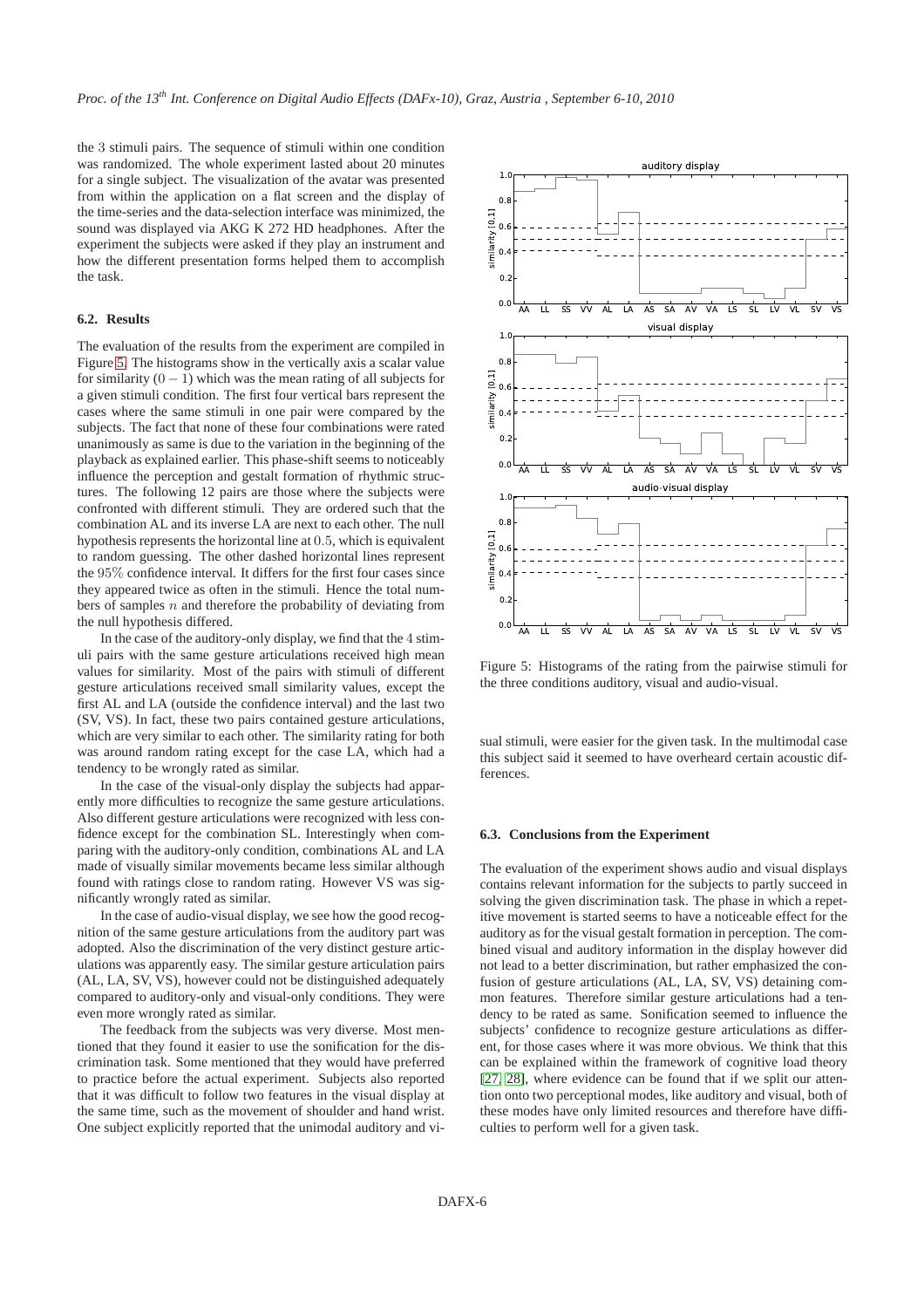### **7. SUMMARY AND FUTURE WORK**

<span id="page-6-5"></span>In this paper we have introduced a method and tool for the sonification in combination with the visualization of simulated avatar movements. We have given examples where data from the simulation like torques can be interestingly integrated into the sonification concept. In a psychophysical experiment we investigated some basic properties of the presented audio-visual display. The results from the experiment show that sonification is at least as useful for discriminating movement patterns as the visual representation of the avatar. However the combined multimodal display does not provide the user with more clues to discriminate the movements.

Our results open up some interesting research questions to be answered in the future. The first one is if we can design a multimodal interface with a better perceptual integration of both visual and auditory modalities. If so, can similar gesture articulations be better differentiated? Furthermore, it would be interesting to find out how experience with the multimodal display changes with learning and how we make use of the auditory and visual information if they are presented at the same time. We also plan to evaluate systematically how the sonification of torques is integrated with the visual display, knowing that they are practically invisible in the movement itself. We further want to investigate how people make use of the data-selection interface in order to better understand the different gesture articulations. Here we are particularly interested how many data channels need to be sonified in order to evoke noticeable differences. This is important in so far as in a visual display we can decide where to look, whereas it is far more difficult to willingly isolate selected features in an auditory stream. This is where the interactive aspect of the sonification interface can have a beneficial role.

#### **8. ACKNOWLEDGMENTS**

The authors would like to thank all the people who have kindly accepted to take part to the user test experiments, as well as for all of their feedback. This work was partially supported by the *Natural Sciences and Engineering Research Council of Canada (Discovery and Special Research Opportunity grants)*.

### **9. REFERENCES**

- <span id="page-6-0"></span>[1] M. M. Wanderley, B. Vines, N. Middleton, C. McKay, and W. Hatch, "The Musical Significance of Clarinetists' Ancillary Gestures: An Exploration of the Field," *journal of New Music Research*, vol. 34, no. 1, pp. 97–113, 2005.
- <span id="page-6-1"></span>[2] M. Nussek and M. M. Wanderley, "Music and Motion: How Music-related Ancillary Body Movements Contribute to the Experience of Music," *Music Perception*, vol. 26, no. 4, pp. 335–353, 2009.
- <span id="page-6-2"></span>[3] S. Dahl, "Playing the Accent: Comparing Striking Velocity and Timing in Ostinato Rhythm Performed by Four Drummers," *Acta Acustica united with Acustica*, vol. 90, no. 4, pp. 762–776, 2004.
- <span id="page-6-3"></span>[4] N. Rasamimanana and F. Bevilacqua, "Effort-based Analysis of Bowing Movements: Evidence of Anticipation Effects," *journal of New Music Research*, vol. 37, no. 4, pp. 339–351, 2008.
- <span id="page-6-4"></span>[5] A. Bouënard, M. M. Wanderley, and S. Gibet, "Gesture Control of Sound Synthesis: Analysis and Classification of Percussion Gestures," *Acta Acustica united with Acustica, Special Issue on Natural and Virtual instruments: Control, Gesture and Player interaction*, vol. 96, no. 4, pp. 668–677, 2010.
- <span id="page-6-6"></span>[6] G. Johansson, "Visual Motion Perception," *Scientific American*, vol. 232, pp. 76–80, 85–88, 1975.
- <span id="page-6-7"></span>[7] T. Hermann, O. Höner, and H. Ritter, "Acoumotion – An Interactive Sonification System for Acoustic Motion Control," in *Gesture in Human-Computer Interaction and Simulation*, N. Courty S. Gibet and J. F. Kamp, Eds. 2006, LNCS 3881, pp. 312–323, Springer Verlag.
- <span id="page-6-8"></span>[8] V. Verfaille, O. Quek, and M. M. Wanderley, "Sonification of Musician's Ancillary Gestures," in *Proc. of the International Conference on Auditory Display*, 2006, pp. 194–197.
- <span id="page-6-9"></span>[9] F. Grond, T. Hermann, V. Verfaille, and M. M. Wanderley, "Methods for Effective Sonification of Clarinetists' Ancillary Gestures," in *Gesture in Embodied Communication and Human Computer Interaction*. 2010, LNCS 5934, pp. 171– 181, Springer Verlag.
- <span id="page-6-10"></span>[10] R. V. Miller, "ELECTROMYOGRAPHY - Uses and Limitations," *California Medicine*, vol. 89, no. 4, pp. 250–252, 1958.
- <span id="page-6-11"></span>[11] S. Pauletto and A. Hunt, "Interactive Sonification of Complex Data," *International journal of Human-Computer Studies*, vol. 67, no. 11, pp. 923–933, 2009.
- <span id="page-6-12"></span>[12] A. Effenberg, J. Melzer, A. Weber, and A. Zinke, "Motion-Lab Sonify: A Framework for the Sonification of Human Motion Data," in *Proc. of the International Conference on Information Visualisation*, 2005, pp. 17–23.
- <span id="page-6-13"></span>[13] S. Guttman, L. Gilroy, and R. Blake, "Hearing What the Eyes See," *Psychological Science*, vol. 16, no. 3, pp. 228– 235, 2005.
- <span id="page-6-14"></span>[14] H. McGurk and J. MacDonald, "Hearing Lips and Seeing Voices," *Nature*, vol. 264, no. 5588, pp. 746–748, 1976.
- <span id="page-6-15"></span>[15] R. Sekuler, A.B. Sekuler, and R. Lau, "Sound alters Visual Motion Perception," *Nature*, vol. 385, no. 6614, pp. 308, 1997.
- <span id="page-6-16"></span>[16] F. Avanzini and D. Rochesso, "Physical Modeling of Impacts: Theory and Experiments on Contact Time and Spectral Centroid," in *Proc. of the International Conference on Sound and Music Computing*, 2004, pp. 287–293.
- <span id="page-6-17"></span>[17] M. Demoucron, *On the Control of Virtual Violins: Physical Modelling and Control of Bowed String Instruments*, Ph.D. thesis, Université Paris VI, France, 2008.
- <span id="page-6-18"></span>[18] R. Hänninen, L. Savioja, and T. Takala, "Virtual Concert Performance - Synthetic Animated Musicians playing in an Acoustically Simulated Room," in *Proc. of the International Computer Music Conference*, 1996, pp. 402–404.
- <span id="page-6-19"></span>[19] S. Gibet and P. F. Marteau, "Gestural Control of Sound Synthesis," in *Proc. of the International Computer Music Conference*, 1990, pp. 387–391.
- <span id="page-6-20"></span>[20] N. Rasamimanana, *Geste Instrumental du Violoniste en Situation de Jeu : Analyse et Modélisation*, Ph.D. thesis, Université Paris VI, France, 2008.